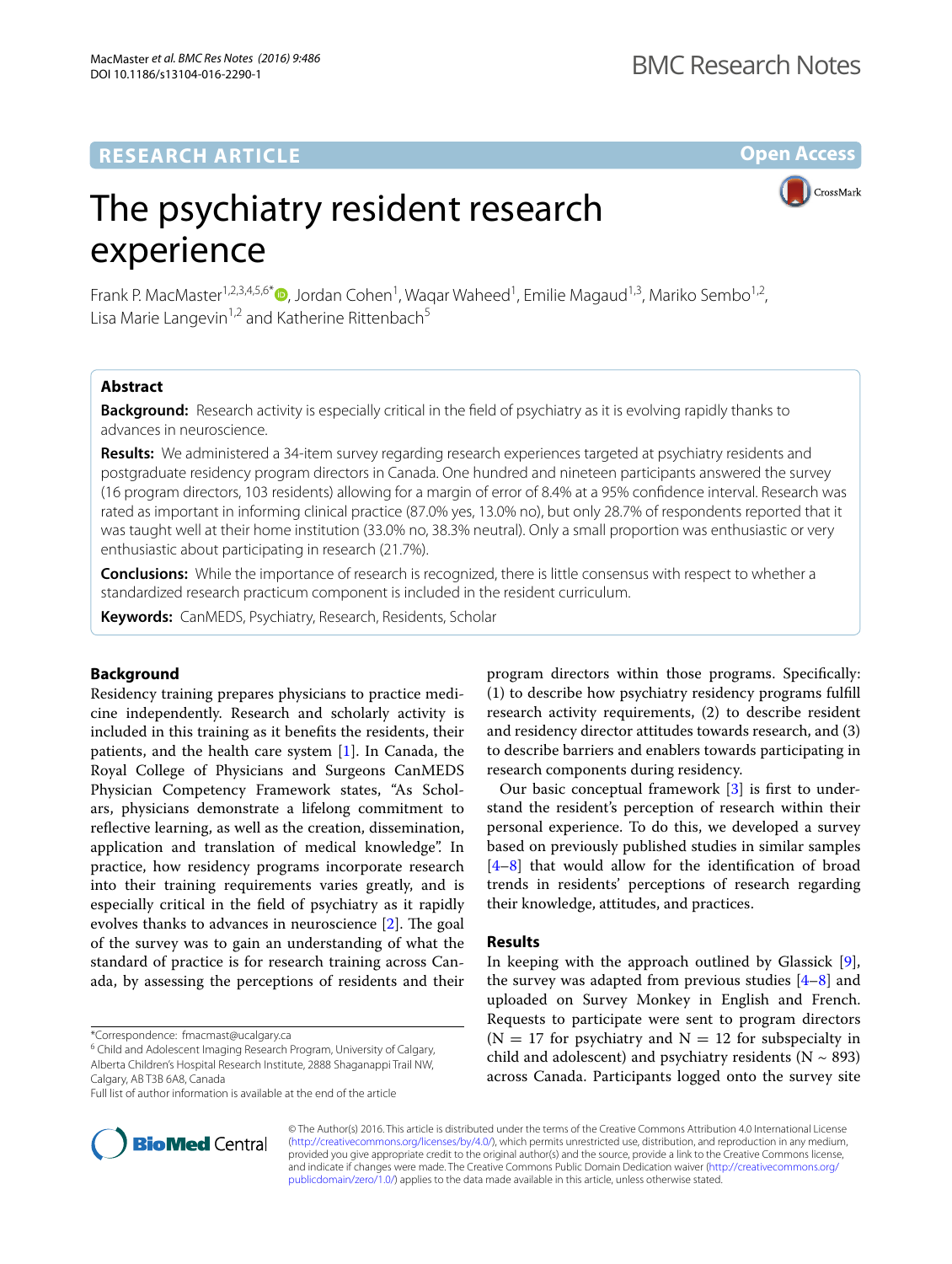and consent was considered as having been granted if they chose to participate in the survey after presentation of the study information sheet. The survey typically took less than 20–25 min to complete. As an incentive for completing the survey, subjects could provide their email for a draw of a gift card (\$25). The Conjoint Health Research Ethics Board (CHREB) of the University of Calgary provided ethical approval for this study. An Excel file of the raw data can be made available by emailing the corresponding author. When possible, the responses of program directors and residents were separated.

One hundred nineteen participants completed the survey: 16 program directors (55.0%) and 103 residents (13.0%). With an overall population of  $N = 922$ , this established a margin of error of 8.4% at a 95% confidence interval. Of the residents who responded, 24.3% were in first year, followed by 20.4, 14.6, 23.3, and 17.5% in years 2–5 respectively. Almost half of respondents indicated they were not pursuing a subspecialty (46.2%). Of reported subspecialties, 23.1% indicated child and adolescent, 4.3% geriatric, 6.8% forensic, with 19.7% were undecided at the time of the survey.

An overwhelming majority of respondents considered research important for informing their critical practice (see Table [1](#page-1-0) for a summary of selected results; broken down—93.8% of program directors and 82.5% of residents agreed or strongly agreed). However, only 56.3% of program directors and 23.3% of residents agreed or strongly agreed that research was taught well at their home institute. This contrasts with the fact that over half of respondents overall felt the emphasis on research was high in their department (75.1% of program directors and 48.5% of residents). Participation in research was considered mandatory by 81.3% of program directors and only 44.7% of residents. A small proportion of residents were enthusiastic (17.5%) or very enthusiastic (1.0%) about research, with 59.2% somewhat enthusiastic and 19.4% not enthusiastic at all.

With regard to program structure, 89.3% of residents and 100% of program directors indicated their program had a research director. Regarding to whom the resident was "most accountable to regarding research", 29.1% of residents said their research mentor, 21.4% said their program's research coordinator/director, 14.6% said the program director, 25.2% said they did not know, and 9.7% stated no one in particular. Interestingly, 43.8% of program directors stated their program's research coordinator/director, 37.5% the research mentor, 18.8% themselves.

Questions regarding methodology of research teaching showed that research design, methods, and statistics were most commonly taught in a formal lecture series (78.2%). Other forms of teaching included: "as needed by faculty in the program" (56.3%), "as needed by faculty outside the program" (15.1%), or in journal clubs (40.3%). Program directors differed from residents in endorsement only with regard to journal clubs (62.5 and 36.9% respectively). A small minority of respondents (1.7%) said such teaching was not available, and another small group (5%) did not know how or if these subjects were taught.

A majority of respondents stated residents received adequate training in reviewing medical literature (87.5% of program directors and 60.2% of residents), enabling them to assess the validity of new discoveries and the applicability of findings to their practice. However, less than a majority endorsed sufficient training in activities

<span id="page-1-0"></span>

|  |  | <b>Table 1 Summary of survey results</b> |  |
|--|--|------------------------------------------|--|
|--|--|------------------------------------------|--|

| Question                                                                               | Yes (%) | No (%) | Don't know (%) |
|----------------------------------------------------------------------------------------|---------|--------|----------------|
| Is research important in informing your clinical practice?                             | 87.0    | 13.0   |                |
| Is research taught well?                                                               | 28.7    | 71.3   |                |
| The emphasis on resident research in your department is high?                          | 54.9    | 45.1   |                |
| Is participation in research mandatory?                                                | 49.6    | 45.4   | 5.0            |
| Does you program have a research director?                                             | 91.5    | 2.5    | 5.9            |
| Do you receive adequate training in reviewing medical literature?                      | 63.9    | 36.1   |                |
| Do you receive adequate training in research design?                                   | 40.3    | 59.7   |                |
| Do you receive adequate training in methodology?                                       | 34.5    | 65.5   |                |
| Do you receive adequate training in grant applications?                                | 7.6     | 92.4   |                |
| Do you receive adequate training in writing papers?                                    | 7.6     | 92.4   |                |
| Do you receive adequate training in publishing?                                        | 6.7     | 93.3   |                |
| Do you receive adequate training in presentations?                                     | 32.8    | 67.2   |                |
| Is there was a good match between available resident time and researcher expectations? | 62.3    | 37.7   |                |
| Is research time protected?                                                            | 70.6    | 19.3   | 10.1           |
| Do funding opportunities exist to support resident research?                           | 76.5    | 7.5    | 16.0           |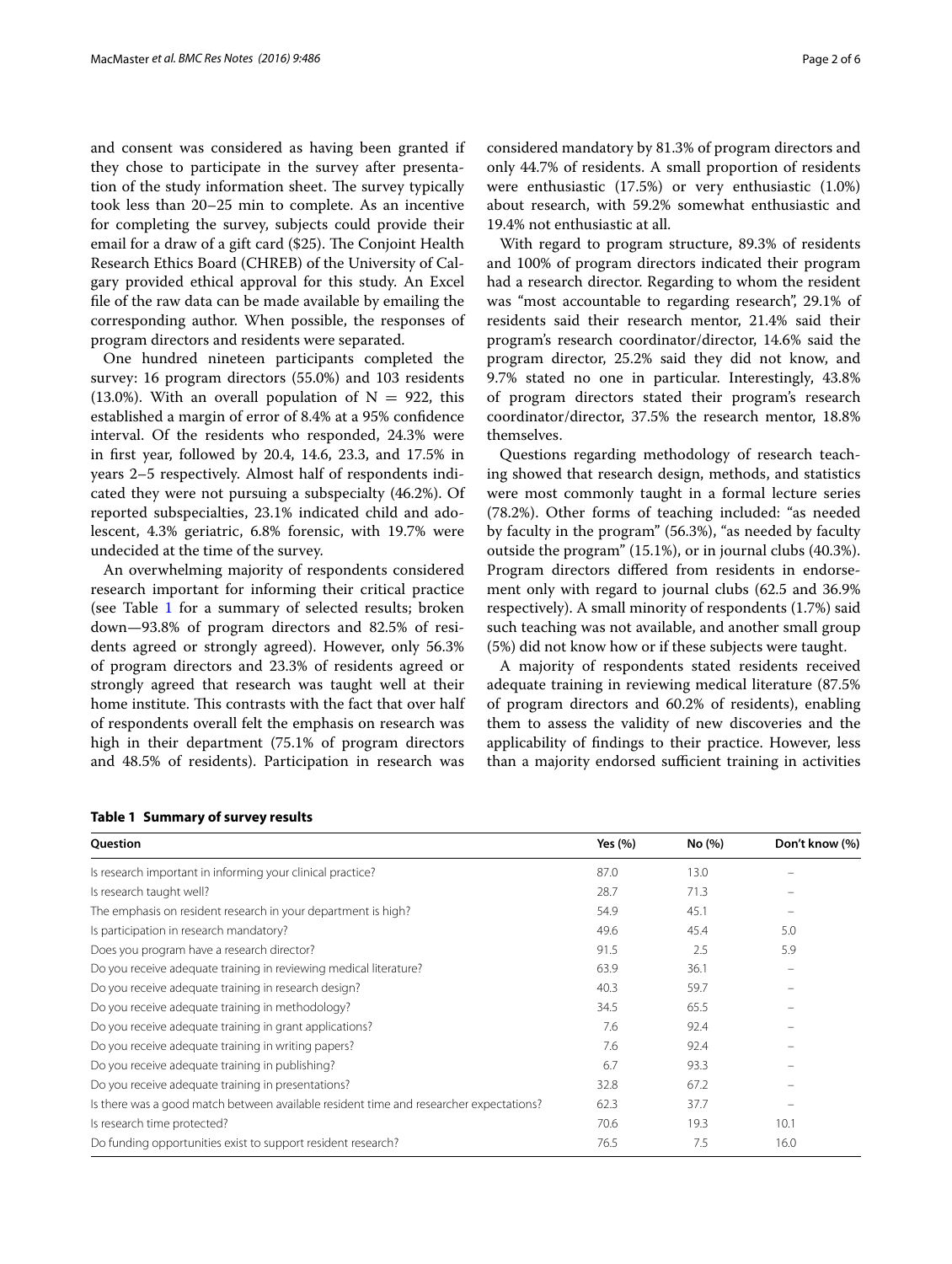required to complete their own research. Most residents felt there was a good match between available resident time and researcher expectations (62.3; 75.1% of program directors and 57.3% of residents). Further to this, most respondents (70.6; 87.5% of program directors and 68.0% of residents) said research time was protected.

Most participants rated their residency program as being about the same (47.8; 50.0% of program directors and 44.7% of residents) or better (31.8; 31.3% of program directors and 30.1% of residents) compared to other programs when it came to fostering resident research. They considered the research productivity of residents in their program as being moderate (46.5; 50.0% of program directors and 43.7% of residents), low or very low (28.9; 18.8% of program directors and 48.0% of residents), and high or very high (24.6; 25.0% of program directors and 23.3% of residents). Interestingly, they viewed their department's productivity more positively, as it was ranked as high or very high (44.7; 31.3% of program directors and 45.7% of residents), slightly more than moderate (40.4%), and only 14.9% as low or very low.

A majority also considered the faculty as being qualified or very qualified to teach principles of research (70.2; 75.0% of program directors and 66.1% of residents) while 28.9% viewed their faculty as only "somewhat qualified" (18.8% of program directors and 29.1% of residents, with 0.9% saying their faculty was "not at all qualified" (all residents). Most considered faculty accessible (62.6% of program directors and 71.9% of residents) and supportive (87.6% of program directors and 74.8% of residents) to residents interested in research, with sufficient faculty mentors available (75.0% of program directors and 60.2% of residents). A majority (62.6% of program directors and 64.1% of residents) felt the faculty had sufficient time to help residents with research, with enough technical support (i.e., ethics, biostatistics, writing) (62.6% of program directors and 57.3% of residents).

Mentoring was received from a designated research advisor (67.2; 87.5% of program directors and 64.1% of residents), individual faculty in the program (68.9; 68.8% of program directors and 70.9% of residents), or individual faculty outside the program (22.7; 31.3% of program directors and 21.4% of residents); 5% reported they did not know (all residents). Many stated there was no formal mentor program (i.e., it just 'happens' based on mutual interest, 42.4; 18.8% of program directors and 45.6% of residents) or a combination of formal and informal mentoring (31.4; 43.8% of program directors and 29.1% of residents), with formal mentoring accounting for 16.1% (31.3% of program directors and 13.6% of residents); 10.1% said they did not know (all residents).

In agreement with the findings that writing papers and publishing were not commonly taught, most residents did not know (26.2%) or thought there was no requirement (33.0%) for outputs of their research. A quarter of respondents were expected to present their project/research at rounds (25.2; 37.5% of program directors and 23.3% of residents) or other meeting (26.9; 50.0% of program directors and 23.3% of residents). However, academic/research writing was less frequently expected: case reports—11.8% (25.0% of program directors and 9.7% of residents), review articles—17.6% (37.5% of program directors and 14.6% of residents), and original research articles 16.0% (37.5% of program directors and 12.6% of residents). Most residents did not know if there were any ramifications if they failed to meet this requirement (57.3%), while almost a third (31.3%) of program directors said no policy exists at their institutions. In contrast, 31.3% of program directors and 8.7% of residents also said residents were not permitted to graduate unless this research requirement was attained. For 17.6% it was not applicable, as they did not have an output requirement. This means a substantial number of those without a requirement still generated research output. Among respondents, possible reasons for not having a requirement included the feeling that research should be optional (24.4; 12.5% of program directors and 26.2% of residents), too busy (10.9; 12.5% of program directors and 10.7% of residents), residents would object (5.9; 6.3% of program directors and 5.8% of residents), and insufficient faculty mentors (4.2%; 6.3% of program directors and 3.9% of residents).

Over three quarters (76.7%) of residents and program directors (75%) reported that funding opportunities exist for research. Overall, when broken down, 43.7% said funding for research came from grants belonging to faculty members (75.0% of program directors and 38.8% of residents), and 37.0% said departmental funds (68.8% of program directors and 32.0% of residents). More than a quarter (27.7%) said they had to apply for grants themselves, either with the help of the program or without (21.0; 43.8% of program directors and 25.2% of residents).

If a resident succeeds in developing a hypothesis and carrying it to publication, an overwhelming majority felt they received proper credit (87.5; 100% of program directors, 80.6% of residents). When asked if guidelines existed in their programs to determine authorship, and who would be funded to present at meetings, most did not know (80.7%); only a fraction endorsed that their programs had any explicit guidelines.

## **Discussion**

On balance, this survey demonstrates that residency training in psychiatry is currently creating a greater number of passive consumers of research. Indeed, the next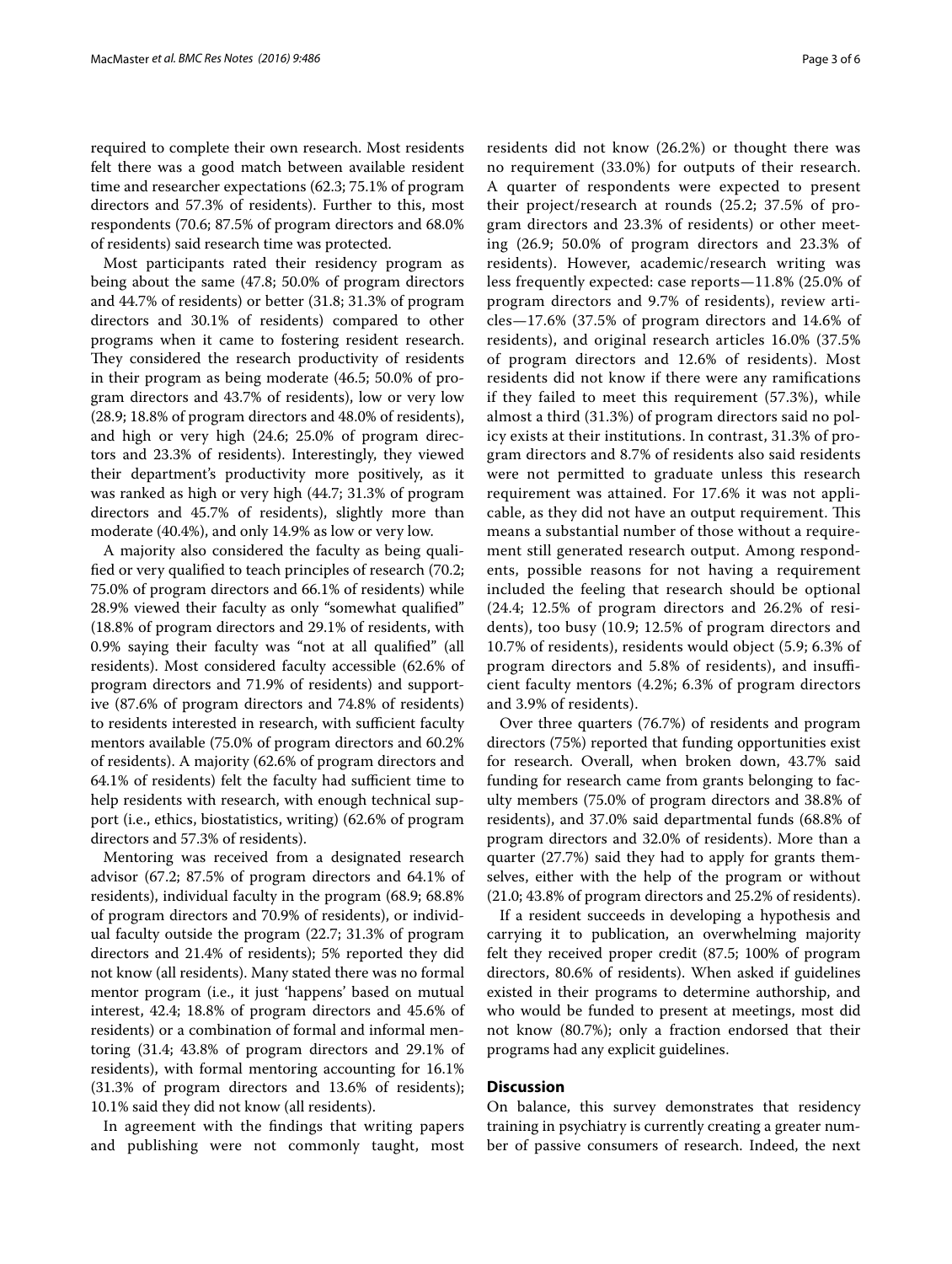generation of clinician scientists is not being well prepared to generate new knowledge and apply it proactively within their respective practices.

While participants considered research as important for informing clinical practice, this did not translate to enthusiasm to participate in research as residents. More than three quarters of respondents stated residents were only somewhat enthusiastic or not enthusiastic at all about research. This lack of enthusiasm is a critical barrier in improving research training. It is not surprising given that the emphasis on research was equivocal within departments of psychiatry. The nature of the enthusiasm deficit for research requires further investigation. Almost half said participation in research was considered mandatory, which is in keeping with previous work indicating that 32% of respondents indicating that it should be a requirement [\[10\]](#page-5-6).

The infrastructure needed for resident participation in research is strong. Most programs have a research director, abundant faculty mentors, adequate and protected time, and financial support for research efforts. However, lack of formal mentoring programs, clear accountability, along with clear and achievable expected outputs are barriers to resident participation in research. In addition, the lack of training in grant writing may prevent residents from accessing available support.

The concern over the quality of research teaching was possibly the most critical concern. Indeed, aside from reviewing literature, training in common aspects of research (papers, methodology, research design, publishing, presentations) is profoundly lacking. This may be easily remedied however by providing templates of papers, grants, and presentations (poster, oral) and developing specific support mechanisms (i.e., internal review) for grant applications (see Table [2](#page-3-0)). There is also a lack of clarity and consistency among programs regarding expected deliverables when it comes to research proficiency. The demands on time from training may create a negative bias towards becoming involved in research and executing projects that are more substantial.

CanMEDS incorporates research into two milestones: first, as a consumer, it expects residents to be able to "critically evaluate the integrity, reliability, and applicability of health-related research and literature". Second, as a creator of knowledge, it expects residents to be able to "contribute to the dissemination and/or creation of knowledge and practices applicable to health". The milestone for the Accreditation Council for Graduate Medical Education (ACGME) has a broader stance but is essentially similar in nature, expecting the "development and execution of lifelong learning through constant self-evaluation, including critical evaluation of research

| Level                                 | Output            | <b>Elements</b>     | Support                                                          | Adjudication                                                                |
|---------------------------------------|-------------------|---------------------|------------------------------------------------------------------|-----------------------------------------------------------------------------|
| Knowledgeable consumer of<br>research | Systematic review | Ouestion/PICO       | Guidelines and templates on PICO<br>development                  | Submission for review within the<br>faculty or publication (peer<br>review) |
|                                       |                   | Literature Search   | Guidelines on process                                            |                                                                             |
|                                       |                   | Critical Evaluation | Guidelines on evidence                                           |                                                                             |
|                                       |                   | Synthesis           | Mentorship on interpretation                                     |                                                                             |
|                                       |                   | Manuscript          | Templates                                                        |                                                                             |
|                                       | Presentation      | Oral or poster      | Templates and opportunity for<br>rehearsal/practice              | Acceptance at rounds or scientific<br>conference                            |
| Creator of new knowledge              | Original research | Question/PICO       | Guidelines and templates on PICO<br>development                  | Submission for review within the<br>faculty or publication (peer<br>review) |
|                                       |                   | Literature search   | Guidelines on process                                            |                                                                             |
|                                       |                   | Critical evaluation | Guidelines on evidence                                           |                                                                             |
|                                       |                   | Study design        | Mentorship, quidelines, and tem-<br>plates; timeline development |                                                                             |
|                                       |                   | Ethics              | Mentorship, guidelines, and<br>templates                         |                                                                             |
|                                       |                   | Funding             | Mentorship, guidelines, and<br>templates                         |                                                                             |
|                                       |                   | Data collection     | Mentorship and technical support                                 |                                                                             |
|                                       |                   | Data analysis       | Mentorship and technical support                                 |                                                                             |
|                                       |                   | Data interpretation | Mentorship and technical support                                 |                                                                             |
|                                       |                   | Manuscript          | Templates                                                        |                                                                             |
|                                       | Presentation      | Oral or poster      | Templates and opportunity for<br>rehearsal/practice              | Acceptance at rounds or scientific<br>conference                            |

<span id="page-3-0"></span>**Table 2 Recommendations for incorporating research into residency training in psychiatry**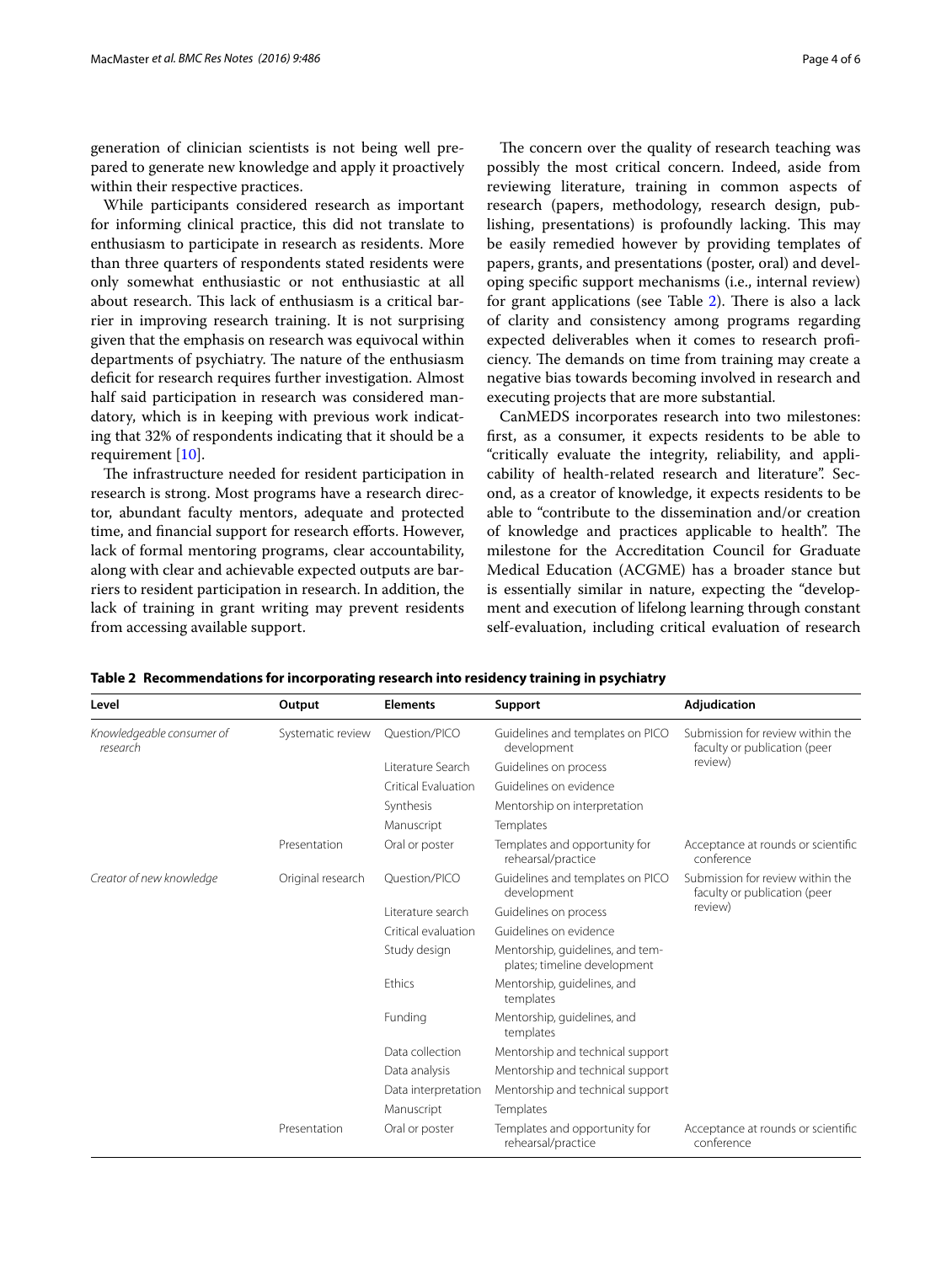and clinical evidence". More practically, these two roles (consumer and creator) can be broken down to key subcomponents (see Table [2](#page-3-0)), that need to be delivered in a deliberate planned program, as opposed to the more common laissez-faire approach currently in place across Canada. In response to our data presented here, we propose a "Three E" process to address this: the "Three E's" are to develop (1) enthusiasm for research, (2) education on research process, and (3) support in the execution of a research project (Additional file [1\)](#page-4-0).

As stated earlier, to address the lack of enthusiasm for research among residents, further research is needed (i.e., focus groups). With adequate knowledge as to the underlying rationale, the barriers can be addressed. Regarding education on research process, information must be made accessible to residents in a manner they can easily access and consume. For example, developing templates for research papers, posters, abstracts, ethics applications, etc. and making them available online so that they can be accessed as needed by residents. These templates would include guide text and examples, to help shape the research output. For the execution of a research project be it a systematic review or an original research study mentorship, clear expectations, and benchmarks are needed to promote success. All too often, poor planning of timelines can scuttle a project and taint the research experience for a resident.

Limitations of this study include the fact that as a survey, responses are based off the participant's perception of their training environment, and even the intent of the questions themselves. In addition, the low response rate for residents and program directors can introduce bias. However, our margin of error of 8.4% at a 95% confidence interval is in keeping with similar surveys. The nature of the responses was in keeping with previous studies, which leads us to believe our study is representative [[10\]](#page-5-6). Comparing program directors directly to residents is of great interest and has been done previously  $[10]$  $[10]$ . Our study design did not lend itself to a robust level of analysis however and should be viewed as more speculative in that regard. A further limitation is the distribution across general psychiatry and subspecialties. We feel that this study provides a vital window into how residents and program directors perceive research and its current status in their training.

## **Conclusion**

There is growing concern that clinician scientists are disappearing [\[11\]](#page-5-7), and they are sorely needed in psychiatry. Transformative innovation and paradigm shifts are occurring in psychiatry, and the tools are found in neuroscience, epidemiology, and health economics. To

allow participation in this shift, we must invest resources in people to encourage their participation. There are numerous alternative career paths for potential clinician scientists that lure top minds away. Furthermore, the PhD scientist process is one of concentrated apprenticeship with little competing demands, while residents face the daunting tasks of mastering their clinical skills while being expected to engage in research. The effective practice of psychiatry will be increasingly dependent on research. As such, clinicians need to be familiar with research methods to both interpret and apply the developing psychiatric literature. If progress in psychiatry is to be made, we need to invest in a culture of innovation in addition to care delivery. The ever-growing pressure on delivery of care has constrained research activity and created obstacles in the translation of research findings to the clinic. We need a robust and active generation of clinician-scientists to lead the way.

## **Additional file**

<span id="page-4-0"></span>**[Additional file 1.](http://dx.doi.org/10.1186/s13104-016-2290-1)** Copy of the questionnaire used in the study.

#### **Abbreviations**

ACGME: Accreditation Council for Graduate Medical Education; CHREB: Conjoint Health Research Ethics Board.

#### **Authors' contributions**

All authors have made substantial contributions to conception and design, or acquisition of data, or analysis and interpretation of data and have been involved in drafting the manuscript or revising it critically for important intellectual content. All authors have given final approval of the version to be published. All authors read and approved the final manuscript.

#### **Author details**

<sup>1</sup> Psychiatry, University of Calgary, Calgary, Alberta, Canada. <sup>2</sup> Pediatrics, University of Calgary, Calgary, Alberta, Canada.<sup>3</sup> Hotchkiss Brain Institute, Mathison Centre for Mental Health Research & Education, Calgary, Alberta, Canada. 4 Child and Adolescent Imaging Research Program, Alberta Children's Hospital Research Institute, Calgary, Alberta, Canada.<sup>5</sup> Strategic Clinical Network for Addictions and Mental Health, Alberta Health Services, Edmonton, Alberta, Canada. 6 Child and Adolescent Imaging Research Program, University of Calgary, Alberta Children's Hospital Research Institute, 2888 Shaganappi Trail NW, Calgary, AB T3B 6A8, Canada.

#### **Acknowledgements**

**None** 

*Support* Dr. MacMaster received support for this research from the Scientific Office of the Strategic Clinical Network for Addictions and Mental Health, the Cuthbertson and Fischer Chair in Paediatric Mental Health, the Alberta Children's Hospital Foundation, Alberta Children's Hospital Research Institute, the Mathison Centre for Mental Health Research & Education, the Hotchkiss Brain Institute, and the University of Calgary.

#### **Competing interests**

The authors declare that they have no competing interests.

#### **Availability of data and materials**

An Excel file of the raw data can be made available by emailing the corresponding author.